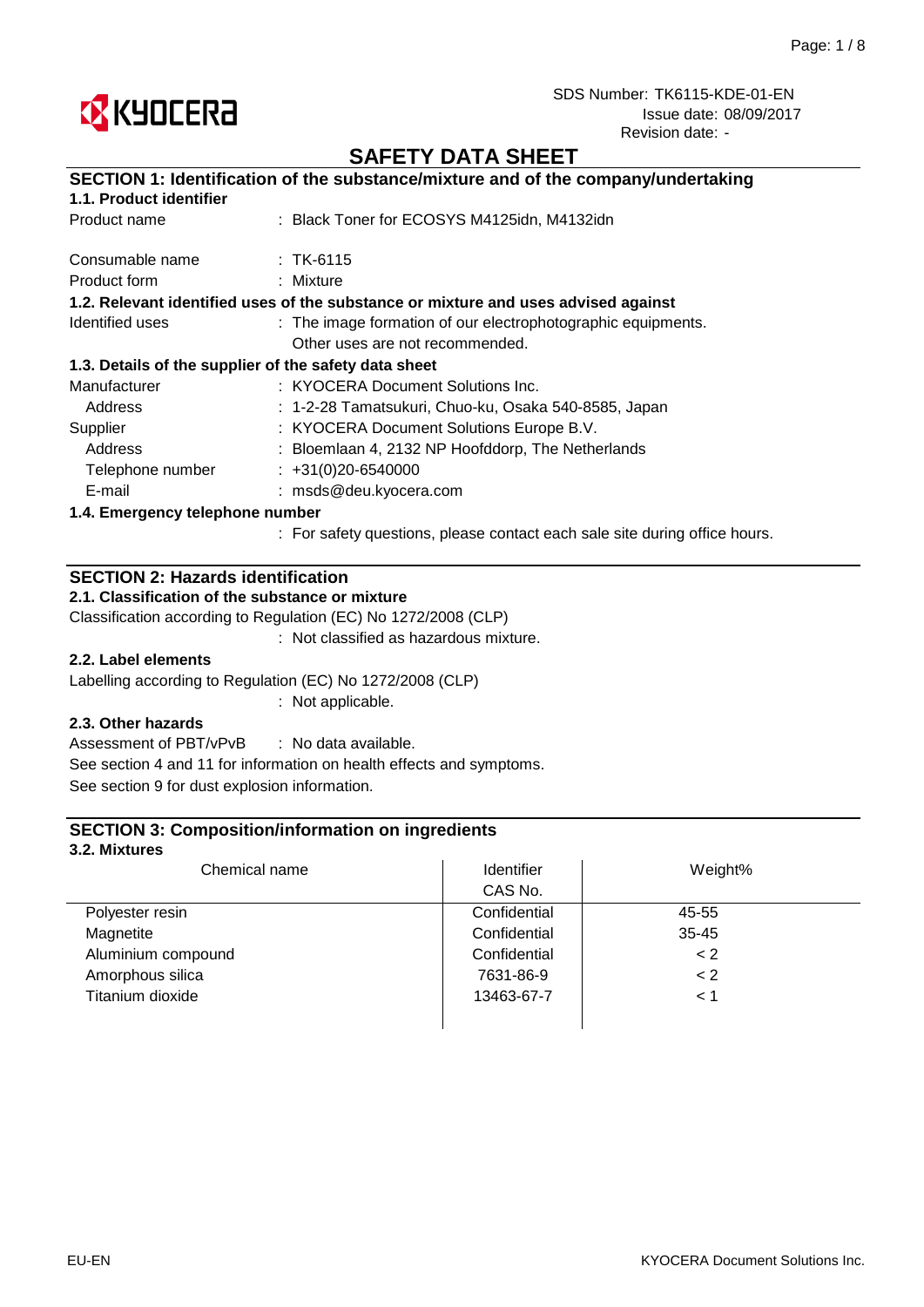

# **SAFETY DATA SHEET**

| Information of Ingredients                                                                        |                                                                                                           |  |  |  |  |  |
|---------------------------------------------------------------------------------------------------|-----------------------------------------------------------------------------------------------------------|--|--|--|--|--|
| (1) Substance which present a health or environmental hazard within the meaning of CLP<br>: None. |                                                                                                           |  |  |  |  |  |
|                                                                                                   | (2) Substance which are assigned Community workplace exposure limits                                      |  |  |  |  |  |
|                                                                                                   | : None.                                                                                                   |  |  |  |  |  |
|                                                                                                   | (3) Substance which are PBT or vPvB in accordance with the criteria set out in Annex XIII of REACH        |  |  |  |  |  |
|                                                                                                   | $:$ None.                                                                                                 |  |  |  |  |  |
|                                                                                                   | (4) Substance which are included in the list established in accordance with Article 59(1) of REACH (SVHC) |  |  |  |  |  |
|                                                                                                   | : None.                                                                                                   |  |  |  |  |  |
|                                                                                                   | See section 16 for the full text of the H statements declared above.                                      |  |  |  |  |  |
|                                                                                                   |                                                                                                           |  |  |  |  |  |
| <b>SECTION 4: First aid measures</b>                                                              |                                                                                                           |  |  |  |  |  |
| 4.1. Description of first aid measures                                                            |                                                                                                           |  |  |  |  |  |
| Inhalation                                                                                        | : Remove from exposure to fresh air and gargle with plenty of water.                                      |  |  |  |  |  |
|                                                                                                   | Consult a doctor in case of such symptoms as coughing.                                                    |  |  |  |  |  |
| <b>Skin Contact</b>                                                                               | : Wash with soap and water.                                                                               |  |  |  |  |  |
| Eye Contact                                                                                       | : Flush with water immediately and see a doctor if irritating.                                            |  |  |  |  |  |
| Ingestion                                                                                         | : Rinse out the mouth. Drink one or two glasses of water to dilute.                                       |  |  |  |  |  |
|                                                                                                   | Seek medical treatment if necessary.                                                                      |  |  |  |  |  |
|                                                                                                   | 4.2. Most important symptoms and effects, both acute and delayed                                          |  |  |  |  |  |
| Potential health effects and symptoms                                                             |                                                                                                           |  |  |  |  |  |
| Inhalation                                                                                        | : Prolonged inhalation of excessive dusts may cause lung damage.                                          |  |  |  |  |  |
|                                                                                                   | Use of this product as intended does not result in prolonged inhalation of                                |  |  |  |  |  |
|                                                                                                   | excessive toner dusts.                                                                                    |  |  |  |  |  |
| Skin contact                                                                                      | : Unlikely to cause skin irritation.                                                                      |  |  |  |  |  |
| Eye contact                                                                                       | : May cause transient eye irritation.                                                                     |  |  |  |  |  |
| Ingestion                                                                                         | : Use of this product as intended does not result in ingestion.                                           |  |  |  |  |  |
|                                                                                                   | 4.3. Indication of any immediate medical attention and special treatment needed                           |  |  |  |  |  |
|                                                                                                   | : No additional information available.                                                                    |  |  |  |  |  |
|                                                                                                   |                                                                                                           |  |  |  |  |  |
| <b>SECTION 5: Firefighting measures</b>                                                           |                                                                                                           |  |  |  |  |  |

| 5.1. Extinguishing media                                   |                                                                                           |
|------------------------------------------------------------|-------------------------------------------------------------------------------------------|
| Suitable extinguishing media                               | : Water spray, foam, powder, $CO2$ or dry chemical.                                       |
| Unsuitable extinguishing media                             | : None specified.                                                                         |
| 5.2. Special hazards arising from the substance or mixture |                                                                                           |
| Hazardous combustion products                              | : Carbon dioxide. Carbon monoxide.                                                        |
| 5.3. Advice for firefighters                               |                                                                                           |
| Fire-fighting procedures                                   | : Pay attention not to blow away dust.                                                    |
|                                                            | Drain water off around and decrease the atmosphere temperature to<br>extinguish the fire. |
| Protective equipment for firefighters                      | : None specified.                                                                         |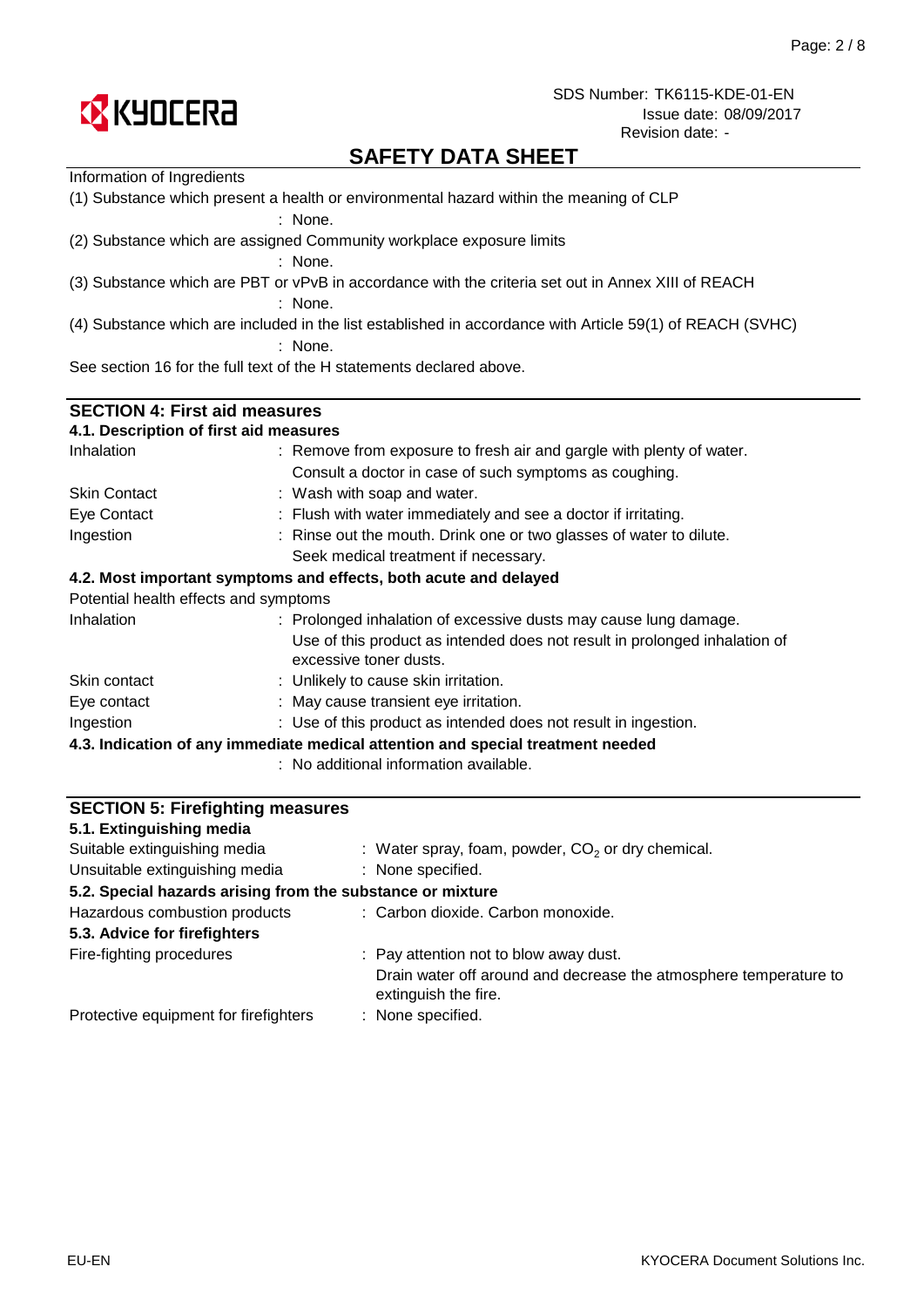

# **SAFETY DATA SHEET**

## **SECTION 6: Accidental release measures**

|  |  |  |  |  |  | 6.1. Personal precautions, protective equipment and emergency procedures |
|--|--|--|--|--|--|--------------------------------------------------------------------------|
|--|--|--|--|--|--|--------------------------------------------------------------------------|

: Avoid inhalation, ingestion, eye and skin contact in case of accidental release. Avoid formation of dust. Provide adequate ventilation.

### **6.2. Environmental precautions**

: Do not allow to enter into surface water or drains.

### **6.3. Methods and material for containment and cleaning up**

Method for cleaning up exclosive of the released powder not to blow away and wipe up with a wet cloth.

### **6.4. Reference to other sections**

See section 13 for disposal information.

| <b>SECTION 7: Handling and storage</b>                                                            |                                                                                     |  |  |  |  |
|---------------------------------------------------------------------------------------------------|-------------------------------------------------------------------------------------|--|--|--|--|
| 7.1. Precautions for safe handling                                                                |                                                                                     |  |  |  |  |
|                                                                                                   | : Do not attempt to force open or destroy the toner container or unit.              |  |  |  |  |
|                                                                                                   | See installation guide of this product.                                             |  |  |  |  |
|                                                                                                   | 7.2. Conditions for safe storage, including any incompatibilities                   |  |  |  |  |
|                                                                                                   | : Keep the toner container or unit tightly closed and store in a cool, dry and dark |  |  |  |  |
|                                                                                                   | place keeping away from fire. Keep out of the reach of children.                    |  |  |  |  |
| 7.3. Specific end use(s)                                                                          |                                                                                     |  |  |  |  |
|                                                                                                   | $\therefore$ No additional information available.                                   |  |  |  |  |
|                                                                                                   |                                                                                     |  |  |  |  |
| <b>SECTION 8: Exposure controls/personal protection</b>                                           |                                                                                     |  |  |  |  |
| 8.1. Control parameters                                                                           |                                                                                     |  |  |  |  |
| (Reference data)                                                                                  |                                                                                     |  |  |  |  |
| US ACGIH Threshold Limit Values (TWA)                                                             |                                                                                     |  |  |  |  |
| Particles: 10 mg/m <sup>3</sup> (Inhalable particles), 3 mg/m <sup>3</sup> (Respirable particles) |                                                                                     |  |  |  |  |
| Aluminium insoluble compounds : 1 mg/m <sup>3</sup> (Respirable fraction)                         |                                                                                     |  |  |  |  |
| Titanium dioxide: 10 mg/m                                                                         |                                                                                     |  |  |  |  |

### US OSHA PEL (TWA)

Amorphous silica: 80 mg/m<sup>2</sup>/%SiO<sub>2</sub> Titanium dioxide: 15 ㎎/㎥ (Total dust) Particles: 15 ㎎/㎥ (Total dust), 5 ㎎/㎥ (Respirable fraction)

EU Occupational exposure limits : Directive 2000/39/EC, 2006/15/EC and 2009/161/EU

#### : Special ventilator is not required under normal intended use. : Respiratory protection, eye protection, hand protection, skin and body : No additional information available. protection are not required under normal intended use. Not listed. **8.2. Exposure controls** Environmental exposure controls Personal protective equipment Appropriate engineering controls Use in a well ventilated area.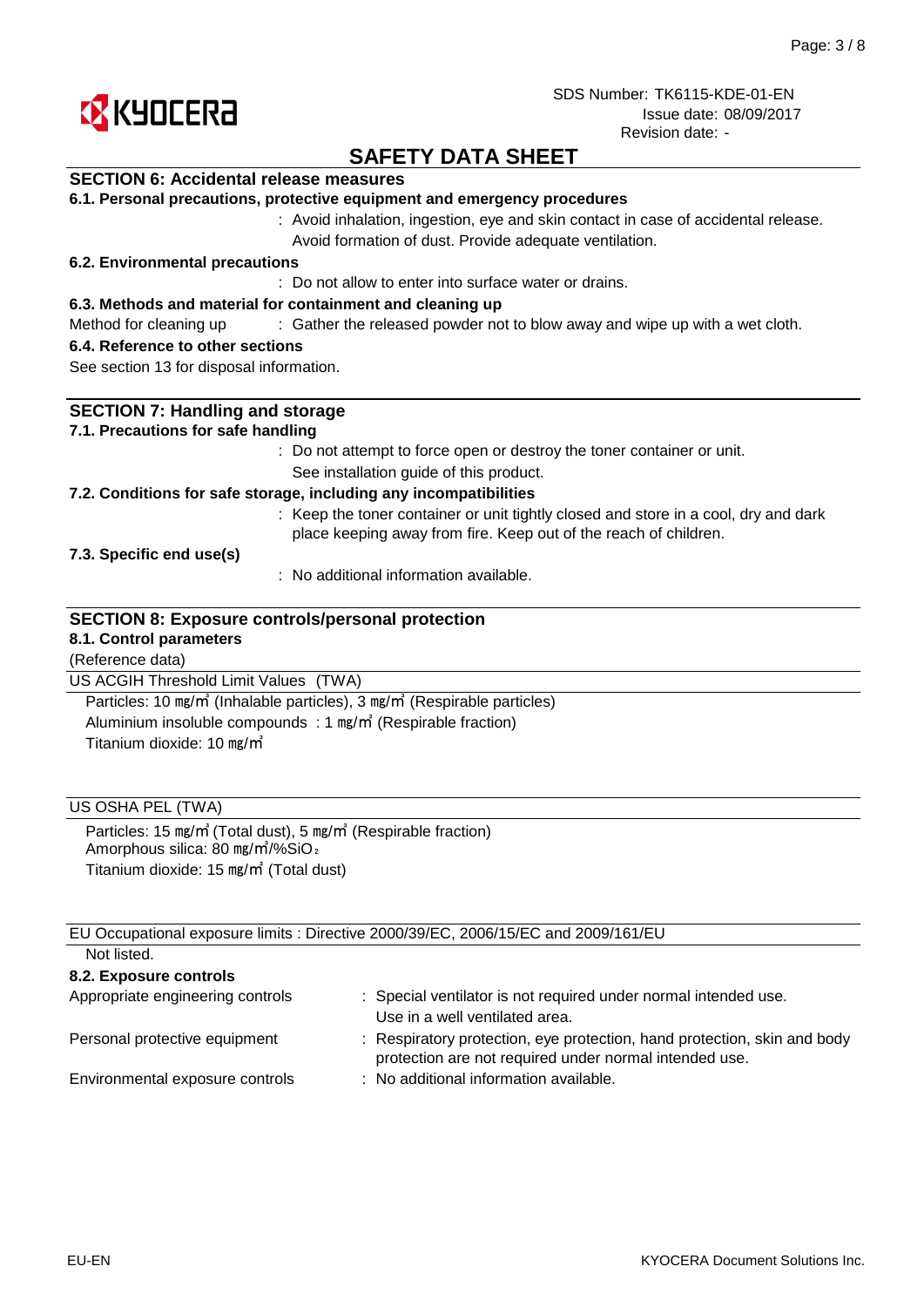

# **SAFETY DATA SHEET**

## **SECTION 9: Physical and chemical properties**

**9.1. Information on basic physical and chemical properties**

|  | Appearance |
|--|------------|
|--|------------|

| Physical state                         | $:$ Solid.                   |                                                                                 |
|----------------------------------------|------------------------------|---------------------------------------------------------------------------------|
|                                        | (Fine powder)                |                                                                                 |
| Color                                  | : Black.                     |                                                                                 |
| Odor                                   | : Odorless.                  |                                                                                 |
| Odor threshold                         | : No data available.         |                                                                                 |
| рH                                     | : No data available.         |                                                                                 |
| Melting point                          | : 100-120 ℃                  | (Toner)                                                                         |
| Boiling point                          | : No data available.         |                                                                                 |
| Flash point                            | : No data available.         |                                                                                 |
| Evaporation rate                       | : No data available.         |                                                                                 |
| Flammability (solid, gas)              | : No data available.         |                                                                                 |
| Upper/lower flammability or explosive  | : No data available.         |                                                                                 |
| limits                                 |                              |                                                                                 |
| Vapour pressure                        | : No data available.         |                                                                                 |
| Vapour density                         | : No data available.         |                                                                                 |
| Relative density                       | : 1.5-1.8 g/cm )             | (Toner)                                                                         |
| Solubility(ies)                        | : Almost insoluble in water. |                                                                                 |
| Partition coefficient: n-octanol/water | : No data available.         |                                                                                 |
| Auto-ignition temperature              | : No data available.         |                                                                                 |
| Decomposition temperature              | : No data available.         |                                                                                 |
| <b>Viscosity</b>                       | : No data available.         |                                                                                 |
| <b>Explosive properties</b>            | : No data available.         |                                                                                 |
| Oxidising properties                   | : No data available.         |                                                                                 |
| 9.2. Other information                 |                              |                                                                                 |
| Dust explosion properties              |                              | : Dust explosion is improbable under normal intended use.                       |
|                                        |                              | والمقارب والمتلأل والمتواط والمتواطئ والمتواطئ والمتحدث والمرابط المتماس ومارات |

Experimental explosiveness of toner is classified into the same rank such kind of powder as flour, dry milk and resin powder according to the pressure rising speed.

| <b>SECTION 10: Stability and reactivity</b> |                                                                      |
|---------------------------------------------|----------------------------------------------------------------------|
| 10.1. Reactivity                            | $:$ No data available.                                               |
| 10.2. Chemical stability                    | : This product is stable under normal conditions of use and storage. |
| 10.3. Possibility of hazardous reactions    |                                                                      |
|                                             | : Hazardous reactions will not occur.                                |
| 10.4. Conditions to avoid                   | : None specified.                                                    |
| 10.5. Incompatible materials                | : None specified.                                                    |
| 10.6. Hazardous decomposition products      |                                                                      |
|                                             | : Hazardous decomposition products are not to be produced.           |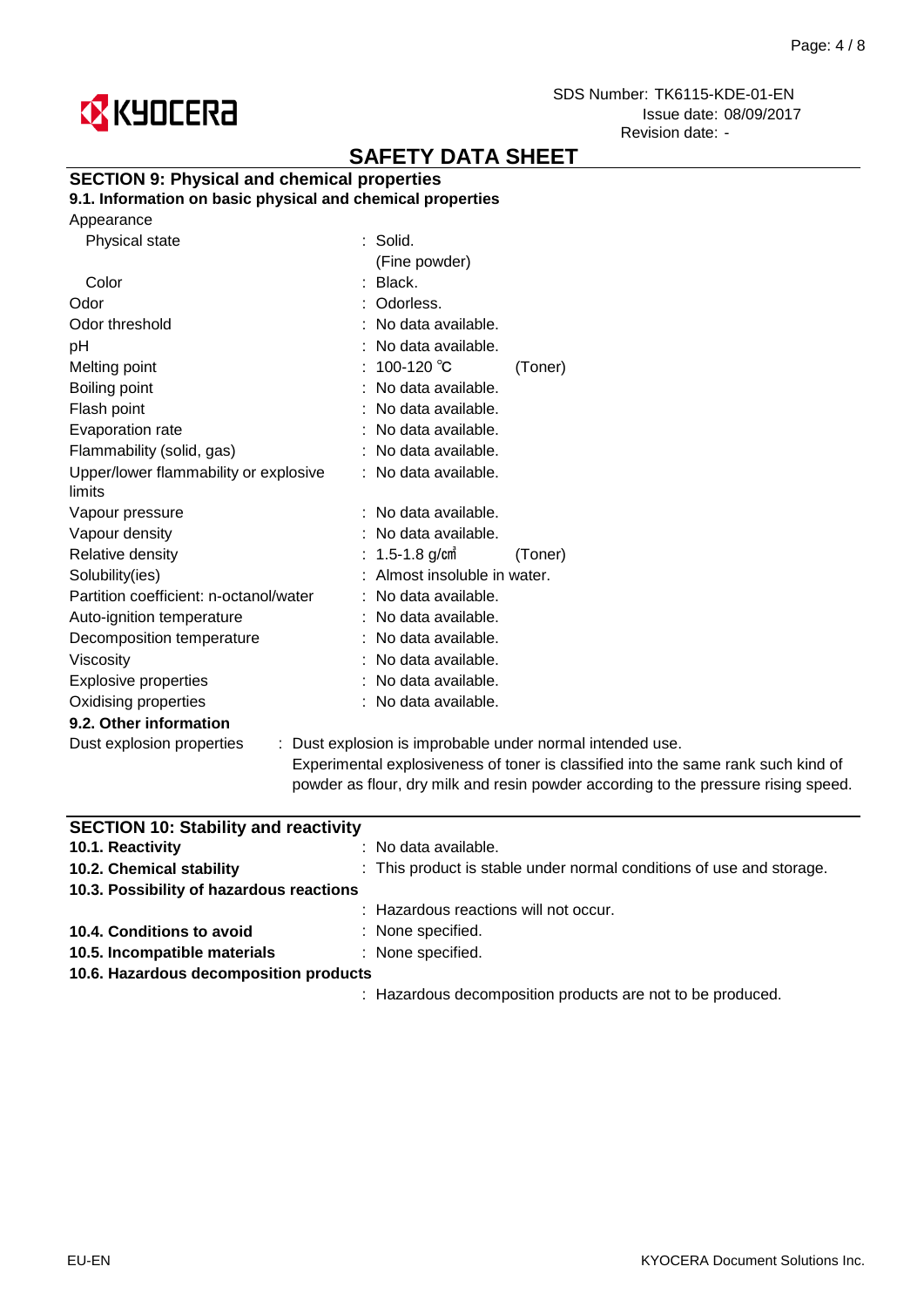

# **SAFETY DATA SHEET**

## **SECTION 11: Toxicological information**

### **11.1. Information on toxicological effects**

Based on available data, the classification criteria listed below are not met.

| Acute toxicity<br>Oral $(LD_{50})$                                                                               | $\therefore$ > 2000 mg/kg (rat)<br>(Based on test result of similar product.) (Toner)                                                                                                                                                                                               |
|------------------------------------------------------------------------------------------------------------------|-------------------------------------------------------------------------------------------------------------------------------------------------------------------------------------------------------------------------------------------------------------------------------------|
| Dermal (LD <sub>50</sub> )                                                                                       | : No data available.<br>(Toner)                                                                                                                                                                                                                                                     |
| Inhalation $(LC_{50}(4hr))$<br>Skin corrosion/irritation<br>Acute skin irritation                                | $:$ > 5.16 mg/l (rat)<br>(Based on test result of similar product.) (Toner)<br>: Non-irritant (rabbit)<br>(Based on test result of similar product.) (Toner)                                                                                                                        |
| Serious eye damage/irritation<br>Acute eye irritation<br>Respiratory or skin sensitisation<br>Skin sensitisation | : Mild irritant (rabbit)<br>(Based on test result of similar product.) (Toner)<br>: Non-sensitiser (mouse)<br>(Based on test result of similar product.) (Toner)                                                                                                                    |
| Germ cell mutagenicity                                                                                           | : Ames Test is Negative.<br>(Toner)                                                                                                                                                                                                                                                 |
| Information of Ingredients<br>Carcinogenicity<br>Information of Ingredients<br>(except titanium dioxide)         | : No mutagen, according to MAK, TRGS905 and (EC) No 1272/2008 Annex VI.<br>: No carcinogen or potential carcinogen according to IARC, Japan Association on<br>Industrial Health, ACGIH, EPA, OSHA, NTP, MAK, California Proposition 65,<br>TRGS 905 and (EC) No 1272/2008 Annex VI. |
|                                                                                                                  |                                                                                                                                                                                                                                                                                     |

The IARC reevaluated titanium dioxide as a Group 2B carcinogen (possibly carcinogenic to humans) as the result of inhalation exposure test in rats. But, oral/skin test does not show carcinogenicity. (\*2) In the animal chronic inhalation studies for titanium dioxide, the lung tumor was observed in only rats. It is estimated that this is attributed to the overload of rat's lung clearance mechanism (overload phenomenon). (\*3) The inhalation of excessive titanium dioxide dose not occur in normal use of this product. Also, epidemiological studies to date have not revealed any evidence of the relation between occupational exposure to titanium dioxide and respiratory tract diseases.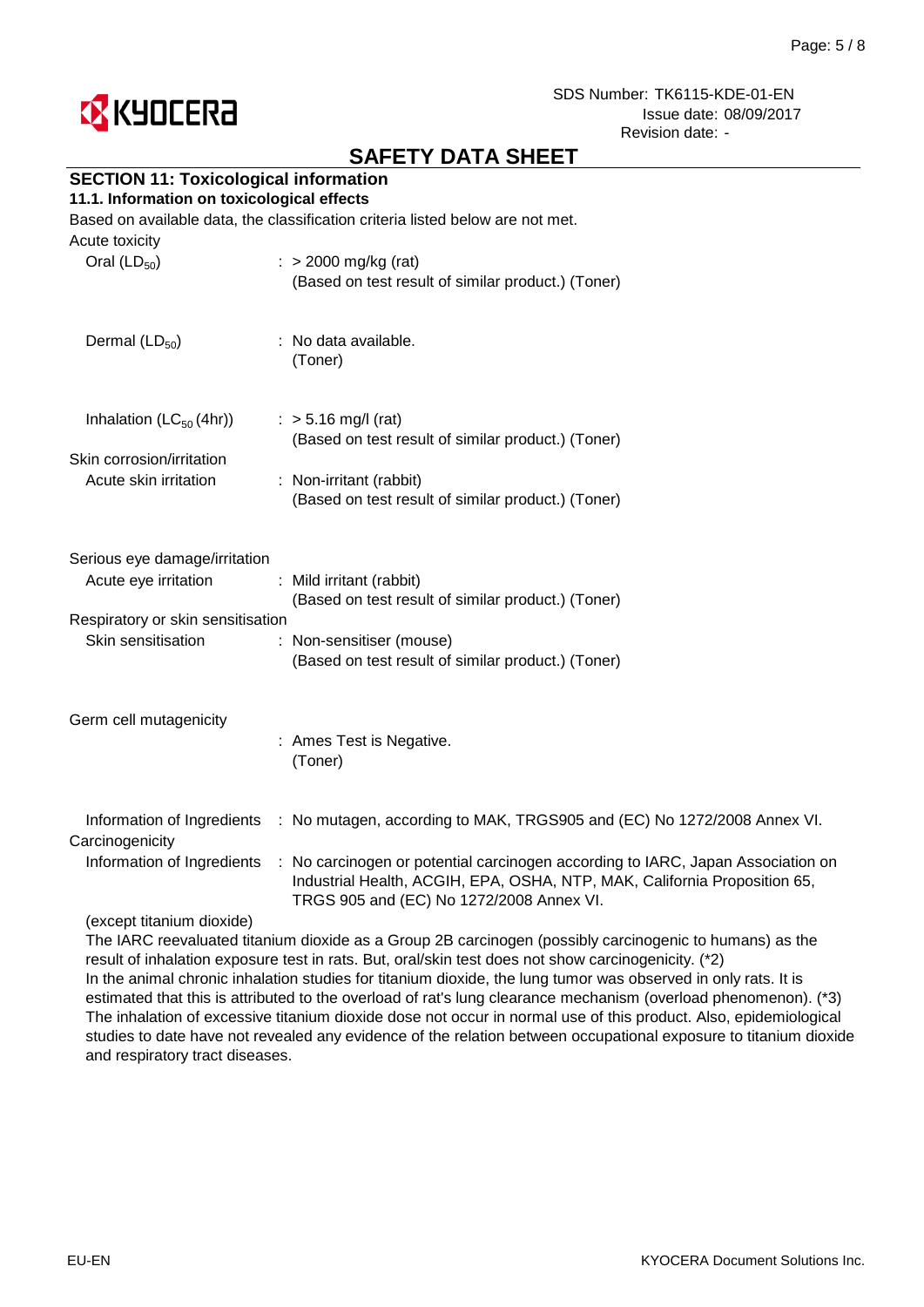

# **SAFETY DATA SHEET**

| Reproductive toxicity                     |                                                                                                                                                                                                                                                                                                                                                                                                                                                                                                                     |  |  |  |
|-------------------------------------------|---------------------------------------------------------------------------------------------------------------------------------------------------------------------------------------------------------------------------------------------------------------------------------------------------------------------------------------------------------------------------------------------------------------------------------------------------------------------------------------------------------------------|--|--|--|
| Information of Ingredients                | : No reproductive toxicant according to MAK, California Proposition 65, TRGS905<br>and (EC) No 1272/2008 Annex VI.                                                                                                                                                                                                                                                                                                                                                                                                  |  |  |  |
| STOT-single exposure                      | $:$ No data available.                                                                                                                                                                                                                                                                                                                                                                                                                                                                                              |  |  |  |
| STOT-repeated exposure                    | $:$ No data available.                                                                                                                                                                                                                                                                                                                                                                                                                                                                                              |  |  |  |
| Aspiration hazard                         | : No data available.                                                                                                                                                                                                                                                                                                                                                                                                                                                                                                |  |  |  |
| Chronic effects                           | : In a study in rats by chronic inhalation exposure to a typical toner, a mild to<br>moderate degree of lung fibrosis was observed in 92% of the rats in the high<br>concentration (16 mg/m <sup>3</sup> ) exposure group, and a minimal to mild degree of fibrosis<br>was noted in 22% of the animal in the middle $(4 \text{ mg/m}^3)$ exposure group. (*1)<br>But no pulmonary change was reported in the lowest (1 mg/m <sup>3</sup> ) exposure group, the<br>most relevant level to potential human exposures. |  |  |  |
| Other information                         | : No data available.                                                                                                                                                                                                                                                                                                                                                                                                                                                                                                |  |  |  |
| <b>SECTION 12: Ecological information</b> |                                                                                                                                                                                                                                                                                                                                                                                                                                                                                                                     |  |  |  |
| 12.1. Toxicity                            | : No data available.                                                                                                                                                                                                                                                                                                                                                                                                                                                                                                |  |  |  |
| 12.2. Persistence and degradability       | : No data available.                                                                                                                                                                                                                                                                                                                                                                                                                                                                                                |  |  |  |
| 12.3. Bioaccumulative potential           | : No data available.                                                                                                                                                                                                                                                                                                                                                                                                                                                                                                |  |  |  |

: No data available. **12.5. Results of PBT and vPvB assessment 12.4. Mobility in soil**

|  |  | : No data available. |
|--|--|----------------------|
|  |  |                      |

## **SECTION 13: Disposal considerations**

### **13.1. Waste treatment methods**

: Do not attempt to incinerate the toner container or unit and the waste toner yourself. Dangerous sparks may cause burn.

Any disposal practice should be done under conditions which meet local, state and federal laws and regulations relating to waste (contact local or state environmental agency for specific rules).

## **SECTION 14: Transport information**

| 14.1. UN number                                 | : None. |
|-------------------------------------------------|---------|
| 14.2. UN proper shipping name                   | : None. |
| $\overline{AB}$ Trensment because also algebral | . Nano  |

- : None. **14.3. Transport hazard class(es)**
- : None. **14.4. Packing group**
- : None. **14.5. Environmental hazards**

: No additional information available. **14.6. Special precautions for user**

**14.7. Transport in bulk according to Annex II of MARPOL73/78 and the IBC Code**

: Not applicable.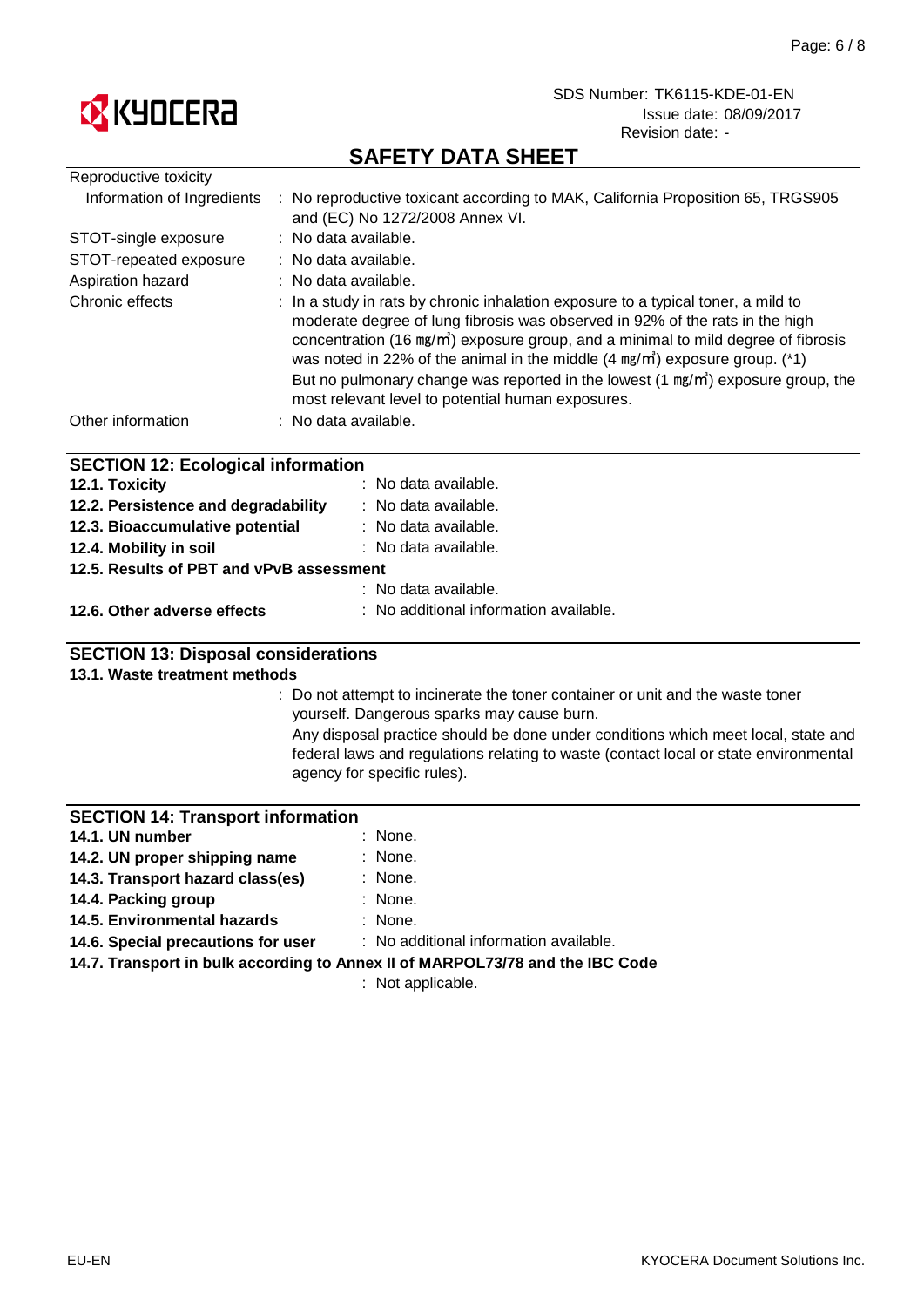

# **SAFETY DATA SHEET**

### **SECTION 15: Regulatory information**

| 15.1. Safety, health and environmental regulations/legislation specific for the substance or mixture                   |
|------------------------------------------------------------------------------------------------------------------------|
| EU regulations                                                                                                         |
| Regulation (EC) No 1005/2009 on substances that deplete the ozone layer, Annex I and Annex II<br>: Not listed.         |
| Regulation (EC) No 850/2004 on persistent organic pollutants, Annex I as amended<br>: Not listed.                      |
| Regulation (EC) No 689/2008 concerning the export and import of dangerous chemicals, Annex I and Annex V<br>as amended |
| : Not listed.                                                                                                          |
| Regulation (EC) No 1907/2006, REACH Annex XVII as amended (Restrictions on use)<br>: Not listed.                       |
| Regulation (EC) No 1907/2006, REACH Annex XIV as amended (Authorisations)<br>: Not listed.                             |
| US regulations                                                                                                         |
| All ingredients in this product comply with order under TSCA.                                                          |
| Canada regulations                                                                                                     |
| This product is not a WHMIS-controlled product, since we consider it as a Manufactured article.                        |
| 15.2. Chemical safety assessment                                                                                       |

: No data available.

### **SECTION 16: Other information**

To the best of our knowledge, the information contained herein is accurate. However, we cannot assume any liability whatsoever for the accuracy or completeness of the information contained herein.

The contents and format of this SDS are in accordance with Regulation (EC) No 1907/2006, Annex II as amended by Regulation (EU) No 453/2010 with respect to SDSs.

| Revision information                        | $\mathbb{R}^n$                                                                                                                |
|---------------------------------------------|-------------------------------------------------------------------------------------------------------------------------------|
| Version                                     | : 01                                                                                                                          |
| Full text of H statements under sections 3. |                                                                                                                               |
|                                             | : Not applicable.                                                                                                             |
| Abbreviations and acronyms                  |                                                                                                                               |
| <b>PBT</b>                                  | : Persistent, Bioaccumulative and Toxic                                                                                       |
| vPvB                                        | : Very Persistent and Very Bioaccumulative                                                                                    |
| <b>SVHC</b>                                 | Substances of Very High Concern                                                                                               |
| <b>CAS</b>                                  | : Chemical Abstracts Service                                                                                                  |
| <b>ACGIH</b>                                | : American Conference of Governmental Industrial Hygienists                                                                   |
|                                             | 2016 TLVs and BEIs (Threshold Limit Values for Chemical Substances and                                                        |
| <b>OSHA</b>                                 | Physica Agents and Biological Exposure Indices)<br>Occupational Safety and Health Administration (29 CFR Part 1910 Subpart Z) |
| <b>TWA</b>                                  | : Time Weighted Average                                                                                                       |
| <b>PEL</b>                                  | : Permissible Exposure Limits                                                                                                 |
| UN                                          | : United Nations                                                                                                              |
| <b>IARC</b>                                 | : International Agency for Research on Cancer                                                                                 |
|                                             | (IARC Monographs on the Evaluations of Carcinogenic Risks to Humans)                                                          |
| <b>EPA</b>                                  | : Environmental Protection Agency (Integrated Risk Information System) (US)                                                   |
| <b>NTP</b>                                  | National Toxicology Program (Report on Carcinogens) (US)                                                                      |
| <b>MAK</b>                                  | Maximale Arbeitsplatz-Konzentrationen (List of MAK and BAT Values 2011)                                                       |
|                                             | (DFG: Deutsche Forschungsgemeinschaft)                                                                                        |
| Proposition 65                              | : California, Safe Drinking Water and Toxic Enforcement Act of 1986                                                           |
| <b>TRGS905</b>                              | : Technische Regeln für Gefahrstoffe (Deutschland)                                                                            |